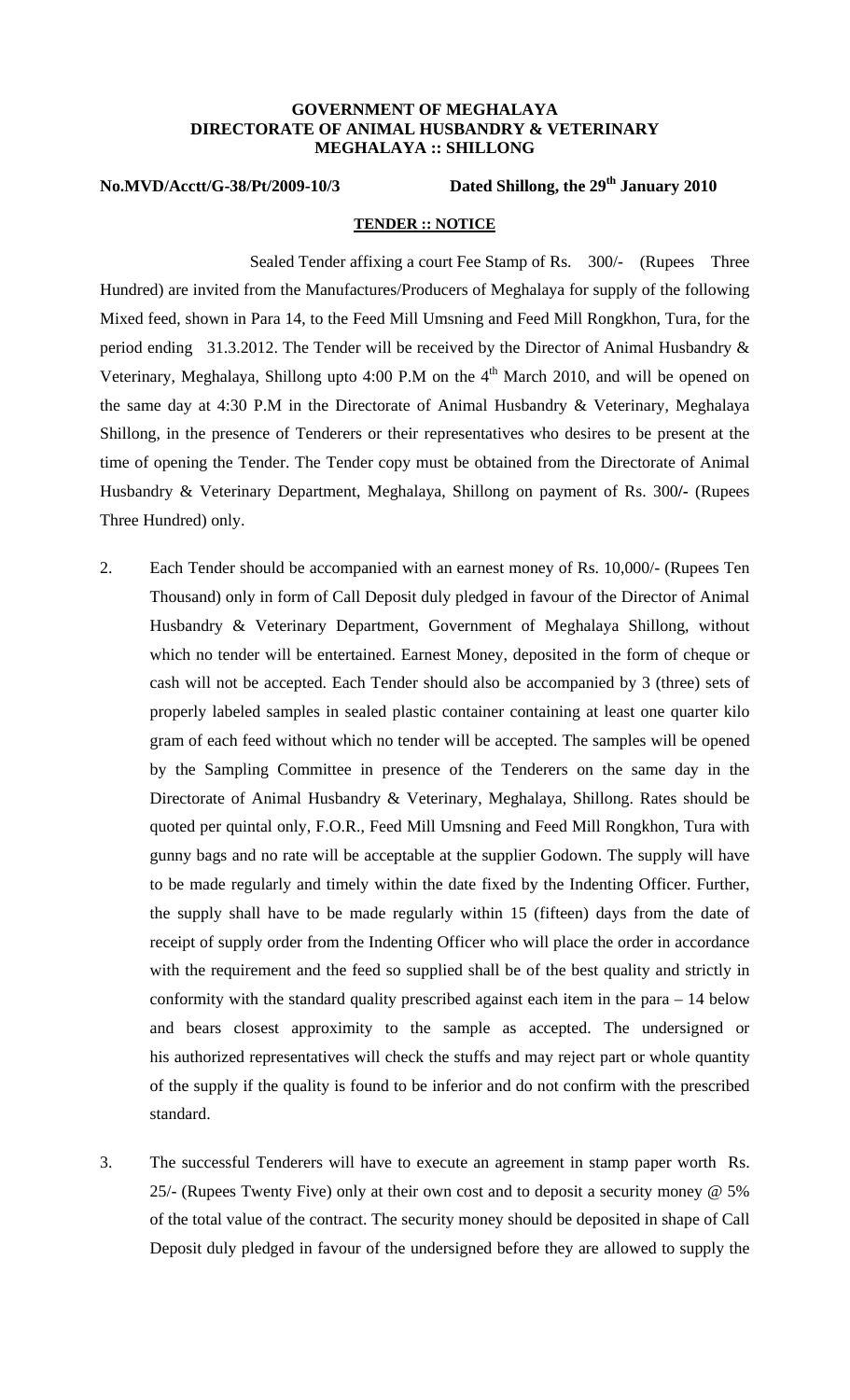feed. Security in form of Cheque or cash will not be accepted/honoured. The Security money shall be liable to forfeiture in case of any breach of the contract.

- 4. The earnest money of unsuccessful Tenderers will be refunded after a period of 3 (three) months. In case of the successful Tenderers the earnest money shall be forfeited if they failed to enter into an agreement within a forth-night from the date of intimation and deposit the security money etc. within 15 (fifteen) days from the date of acceptance of the 'TENDERS'.
- 5. No Tenderer will be allowed to withdraw their Tender without forfeiture of the earnest money. It should be specifically noted that if a Tenderer after acceptance of the Tenders is unable to fulfill the agreement and complete the supply of Feed as per indents and within the time specified by the Indentor due to any reason, whatsoever, then his Tender will be cancelled and Government will make purchase from any convenient source at the risk of the defaulting suppliers. Should such purchase involve higher price, the difference in price will be realized from their/him by deduction from their/his bills or security money of concerned defaulting supplier without intimation to them.
- 6. The approximate quantity of feed to be supplied to the Department is shown in Para 14 and may vary according to the needs as may be determined by the Department and the Department shall not be liable to explain to the Tenderers for such variation or nonacceptance or any of the feed at any time. In other word this does not mean that the undersigned is bound to accept the total quantity of the feed as mentioned in the agreement. The selected Tenderers shall have no claim for compensation due to increase in price of Feed or for variation in quantity as may be indented or for any other reason thereof and the supply shall have to be made at Feed Mill Umsning/Feed Mill Rongkhon, Tura as per requirement of indenting Officers from time to time.
- 7. The Department shall be at liberty to drop some items of mixed Feed according to exigencies of requirement and the Tenderers shall have no objection for such decision of the Department even after the agreement is made.
- 8. The Tenderers shall have no objection to supply the Feed even if the quantity covered by the order for supply is not adequate enough for transportation or any other reasons.
- 9. The contractor shall be bound to supply additional requirement of Feed over and above the approximate requirement as shown below (Para-14) as and when required to do so by this Department. Such, additional Feed should be supplied at the same price and on the same terms and conditions that will appear in the agreement.
- 10. In case of dispute the decision of the Director of Animal Husbandry & Veterinary, Meghalaya, Shillong shall be final and binding upon the Contractors. The undersigned does not bind himself to accept the lowest Tender or any Tenders or to assign any reason thereof.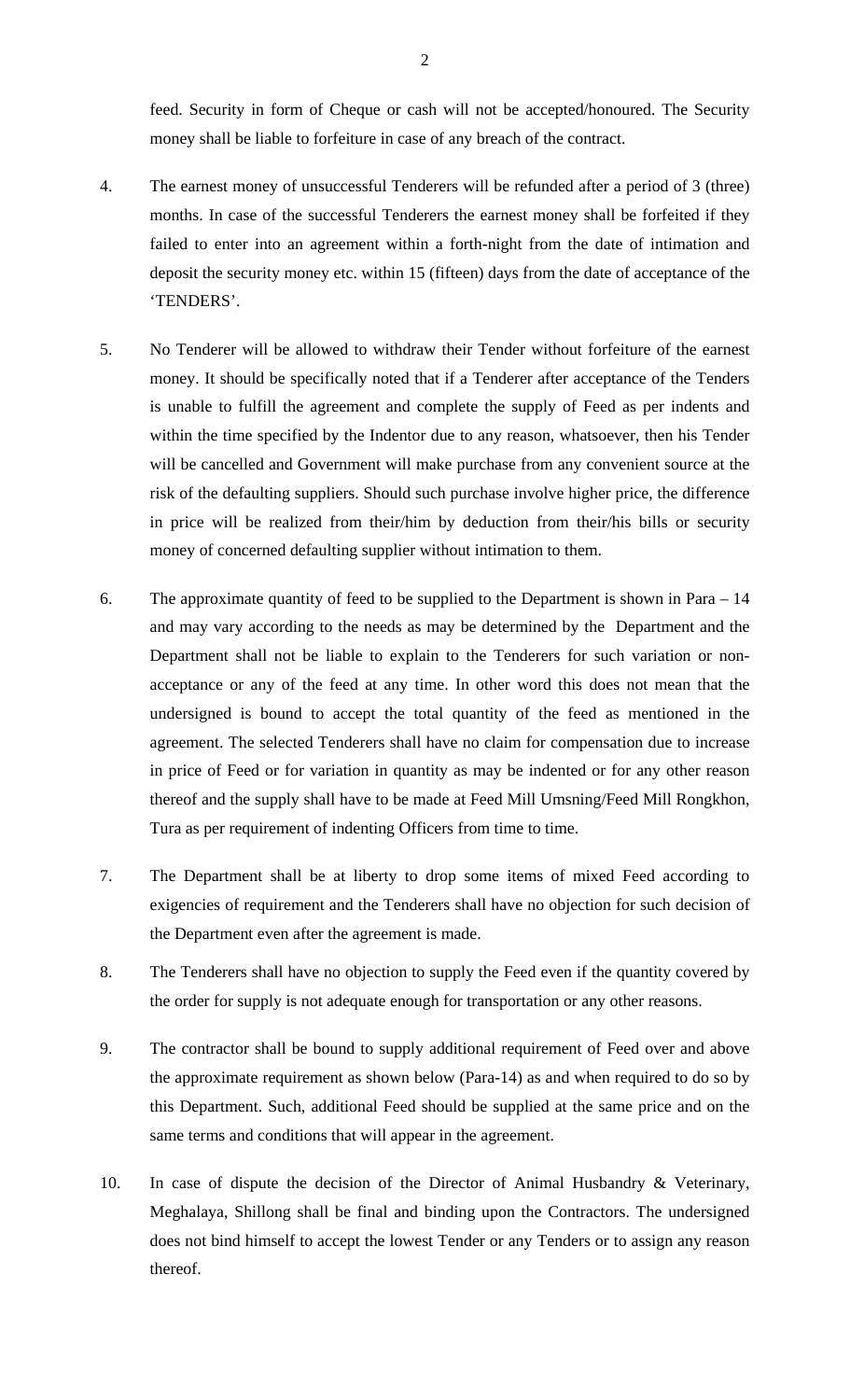- 11. All Tenderers must be accompanied with Income Tax Clearance, Sales Tax/VAT Clearance Certificate and Profession Tax Certificate without which no Tender will be considered. All non-Tribal Tenderers must furnish a valid Trading License from the concern District Councils, without which their Tender will not be entertained. Stockists must produce authority letter of the manufacturer.
- 12. Taxes to be charged if any, should be quoted separately and clearly against each taxable item.
- 13. Consignments when supplied will not be accepted below the quality specified in para-14 below :-

## 14. TYPE OF MIXED FEED REQUIRED UPTO 31.3.2010 WITH SPECIFICATION

| S1             | Items                          | M.E            | <b>Standard quality of Feed</b> |       | <b>Approximate Annual</b><br>Requirement |                          |
|----------------|--------------------------------|----------------|---------------------------------|-------|------------------------------------------|--------------------------|
| No.            |                                | K. Cal/        | Crude                           | Crude | For                                      | For                      |
|                |                                | Kg             | Protein                         | Fiber | Tura                                     | Umsning                  |
|                |                                |                | (Min)                           | (Max) | (Qt)                                     | (Qt)                     |
| $\mathbf{1}$   | $\overline{2}$                 | $\overline{3}$ | $\overline{4}$                  | 5     | 6                                        | 7                        |
| $\mathbf{1}$   | <b>PARENT LAYERS FEED:</b>     |                |                                 |       |                                          |                          |
|                | a) Chick Feed                  | 2700           | 22%                             | 7%    | $\qquad \qquad -$                        | 50                       |
|                | b) Grower Feed                 | 2600           | 16%                             | 8%    | $\overline{\phantom{0}}$                 | 140                      |
|                | c) Layer Feed                  | 2700           | 18%                             | 8%    | $\overline{a}$                           | 390                      |
| $\overline{2}$ | <b>POULTRY FEED:</b>           |                |                                 |       |                                          |                          |
|                | (COMMERCIAL)                   |                |                                 |       |                                          |                          |
|                | a) Chick Feed                  | 2700           | 22%                             | 7%    | 10                                       | 1100                     |
|                | b) Grower Feed                 | 2600           | 16%                             | 8%    | 90                                       | 950                      |
|                | c) Layer Feed                  | 2700           | 18%                             | 8%    | 360                                      | 1900                     |
| 3              | <b>BROILER PARENT FEED:</b>    |                |                                 |       |                                          |                          |
|                | a) Chick Feed                  | 2700           | 22%                             | 4%    |                                          | 60                       |
|                | b) Grower Feed                 | 2600           | 16%                             | 6%    |                                          | 120                      |
|                | c) Layer Feed                  | 2800           | 17.5%                           | 4%    |                                          | 370                      |
| $\overline{4}$ | <b>BROILER FEED:</b>           |                |                                 |       |                                          |                          |
|                | (COMMERCIAL)                   |                |                                 |       |                                          |                          |
|                | a) Prestarter Feed             | 2500           | 24%                             | 6%    | $\overline{\phantom{a}}$                 | $\overline{\phantom{a}}$ |
|                | b) Starter Feed                | 2700           | 22%                             | 6%    | 100                                      | 330                      |
|                | c) Finisher Feed               | 2800           | 19%                             | 6%    | 300                                      | 630                      |
| 5.             | <b>KUROILER FEED: (PARENT)</b> |                |                                 |       |                                          |                          |
|                | a) Chick Feed                  | 2700           | 24%                             | 6%    | 60                                       | 60                       |
|                | b) Grower Feed                 | 2600           | 18%                             | 6%    | 120                                      | 120                      |
|                | c) Finisher Feed               | 2700           | 20%                             | 6%    | 1000                                     | 1220                     |
| 6.             | <b>KUROILER FEED:</b>          |                |                                 |       |                                          |                          |
|                | (COMMERCIAL)                   |                |                                 |       |                                          |                          |
|                | a) Chick Feed                  | 2700           | 22%                             | 6%    | 200                                      | 1030                     |
|                | b) Grower Feed                 | 2600           | 16%                             | 6%    | 20                                       | 240                      |
|                | c) Finisher Feed               | 2700           | 18%                             | 6%    | 10                                       | 25                       |
| 7.             | TURKEY FEED:                   |                |                                 |       |                                          |                          |
|                | a) Chick Feed                  | 2800           | 28%                             |       | ÷,                                       | 50                       |
|                | b) Grower Feed                 | 3000           | 22%                             |       |                                          | 250                      |
|                | c) Finisher Feed               | 3200           | 16%                             |       | $\blacksquare$                           | 550                      |